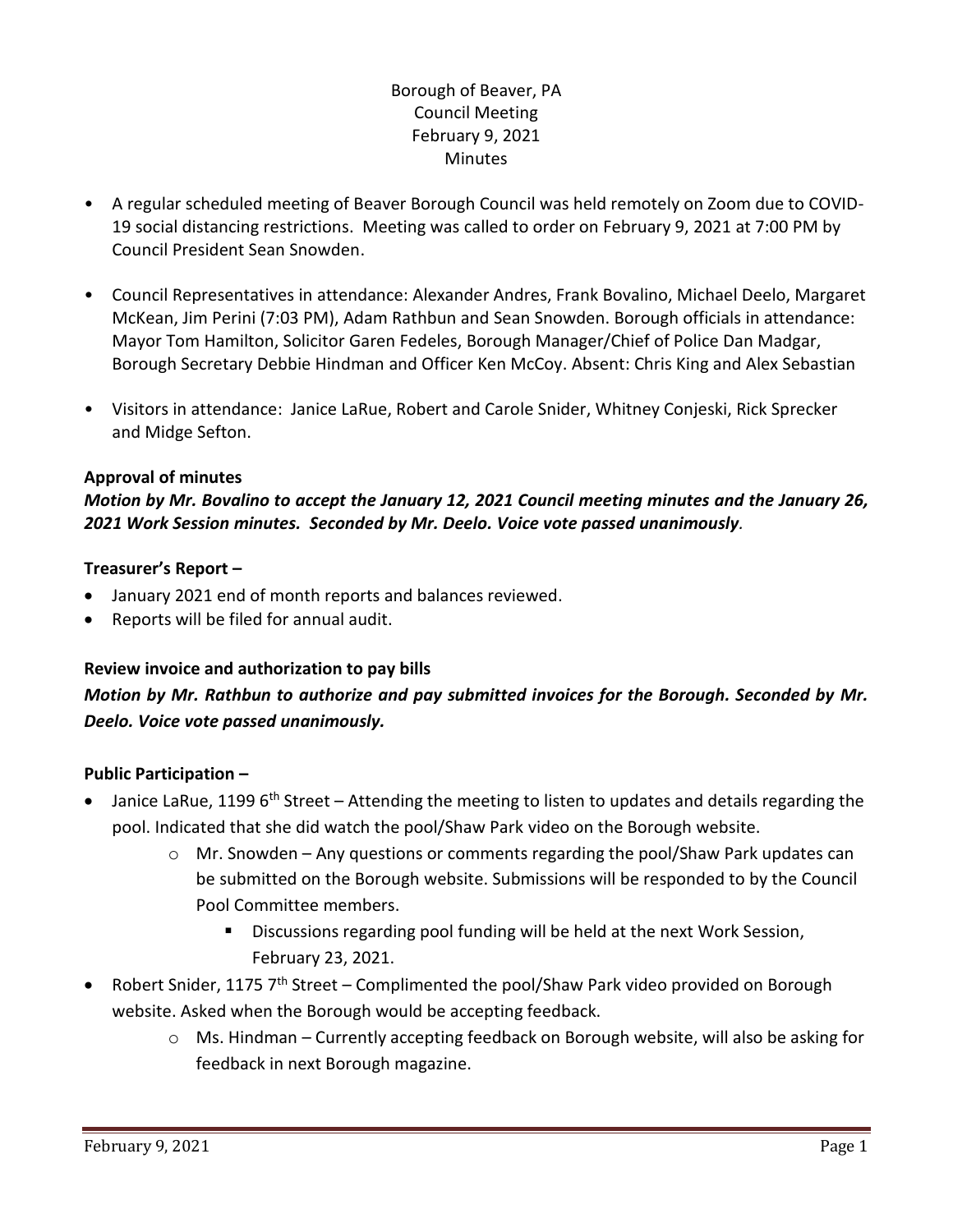# **Reports – Commissions / Authorities**

### **Council of Governments (COG) –** Reported by Mr. Andres

- January 2021 report enclosed in council packet.
- Discussed upcoming property reassessment.

### **Civil Service Commission –** No report

### **Zoning Hearing Board (ZHB) –** Reported by Ms. Hindman

Last three variance requests have been approved.

### **Planning Commission –**

December 21, 2020 draft minutes enclosed in council packet.

### **Tree Commission –** No report

### **Code Enforcement Officer Report –**

January 2021 report from Code Enforcement Officer enclosed in council packet.

### **Historic Architectural Review Board (HARB) –** No report

### **Municipal Authority –**

- Reviewed January 2021 meeting minutes included in council packet.
- Municipal Authority Engineer mid-December 2020 through mid-January 2021 report enclosed in packet.

## **Council Committee Reports**

### **Pool/Shaw Park –** Reported by Mr. Bovalino

- Committee is currently discussing financing and grant options.
- Will be putting information out to residents through Borough magazine and utilizing businesses in town.
- Mr. Perini Reviewed drafted letter to send to Borough residents regarding a tax increase to fund the pool.
- Mr. Madgar Discussed how much it would cost the Borough to send out a letter/insert to each resident by mail. Money can be saved by putting the information in the Borough Magazine and utilizing social media.
	- $\circ$  Ms. Hindman Wording from proposed letter can be put into the magazine and on social media.
	- $\circ$  Ms. McKean In favor of putting information regarding the pool in the magazine, asked if something can be added to the front cover.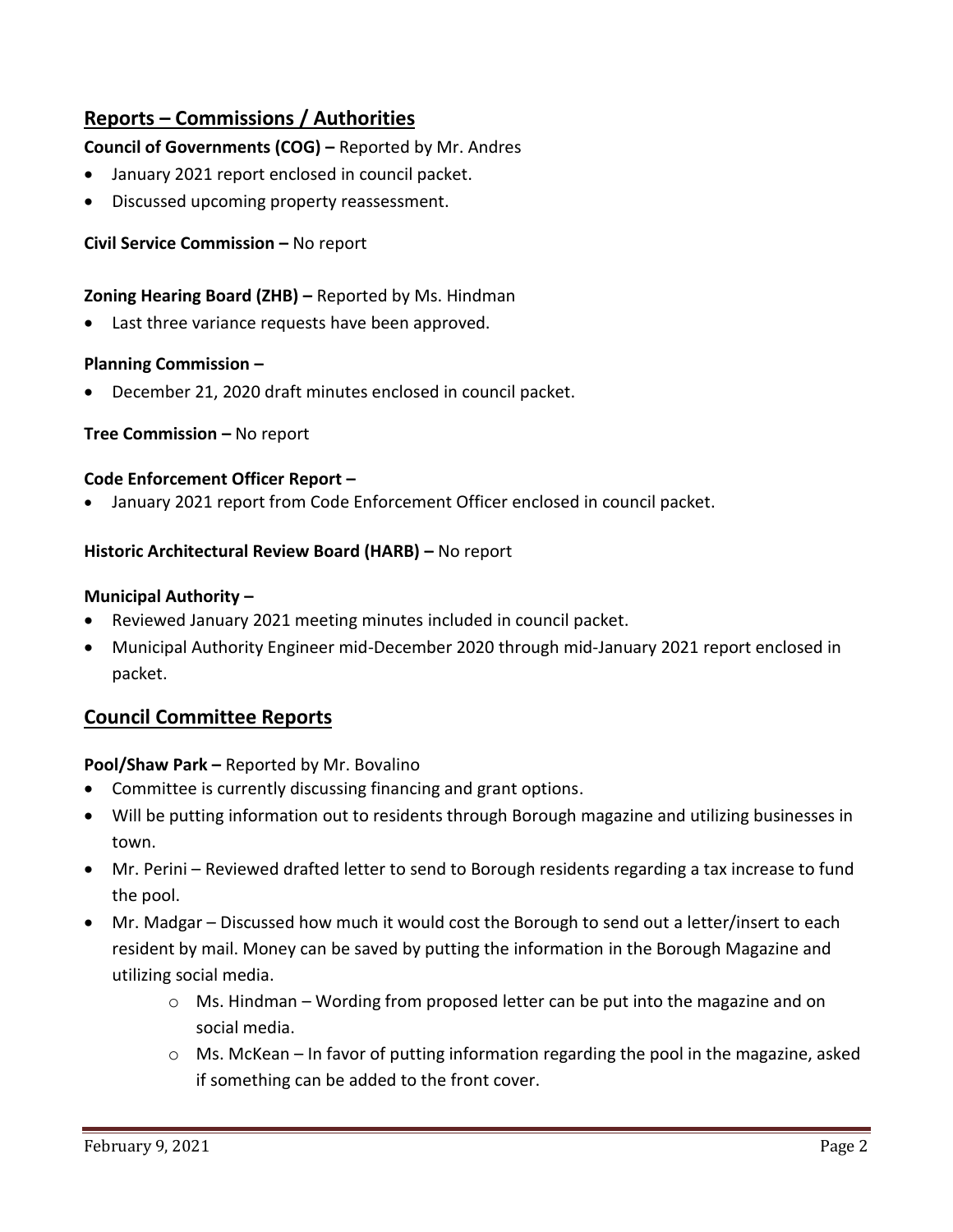- Ms. Hindman Will reach out to Pacer's to see if a blurb can be put on the front cover.
- Solicitor Fedeles There are no current funds reserved to fund the pool/Shaw Park. If a Recreation Tax would be put in place, the funds could only be used for the pool/Shaw Park and put into a separate account (not the general fund account).
- Ms. McKean Asked if the existing baby pool would be able to be utilized to save money.
	- $\circ$  Mr. Andres This was looked into but due to its condition, it will not be salvageable.
- Ms. McKean Would like to set up a virtual meeting with DCNR to discuss potential grant options
	- o Mr. Snowden Financing will be discussed at the next Work Session
	- $\circ$  Mr. Rathbun Shaw Park may be able to be funded through grants since it could be considered a separate project from the pool.
	- $\circ$  Ms. McKean DCNR could potentially help fund the bathhouse since it is a historic structure. DCNR grant window closes mid-April.
	- $\circ$  Mr. Bovalino Financing should be in place before the Borough would submit for a grant.
	- o Mr. Madgar Discussed potential pavilion updates and if funding could be provided by grants. Updates to the pavilion could bring revenue into the Borough. Would surrounding communities help support these projects financially or writing a letter for a grant?
		- Mr. Andres Will reach out to surrounding communities asking for support.

## **Public Safety / Code Enforcement –** No report

**Finance** – No report

**Highways –** No report

## **General Government –** No report

## **Recreation –** Reported by Ms. McKean

- Borough's submission for Clark Park grant made it through the first cut of applications.
- Will send out engineer's report to Council regarding the Water Lot.

## **Reports**

## **Manager's/Police Report –** Reported by Mr. Madgar

- Asked for Council's feedback regarding a resident's letter requesting their tax penalty be waived.
	- $\circ$  Solicitor Fedeles Does not recommend that Council waive the penalty, could cause problems in the future.
	- o Mr. Snowden Suggested that Council the Solicitor's advice.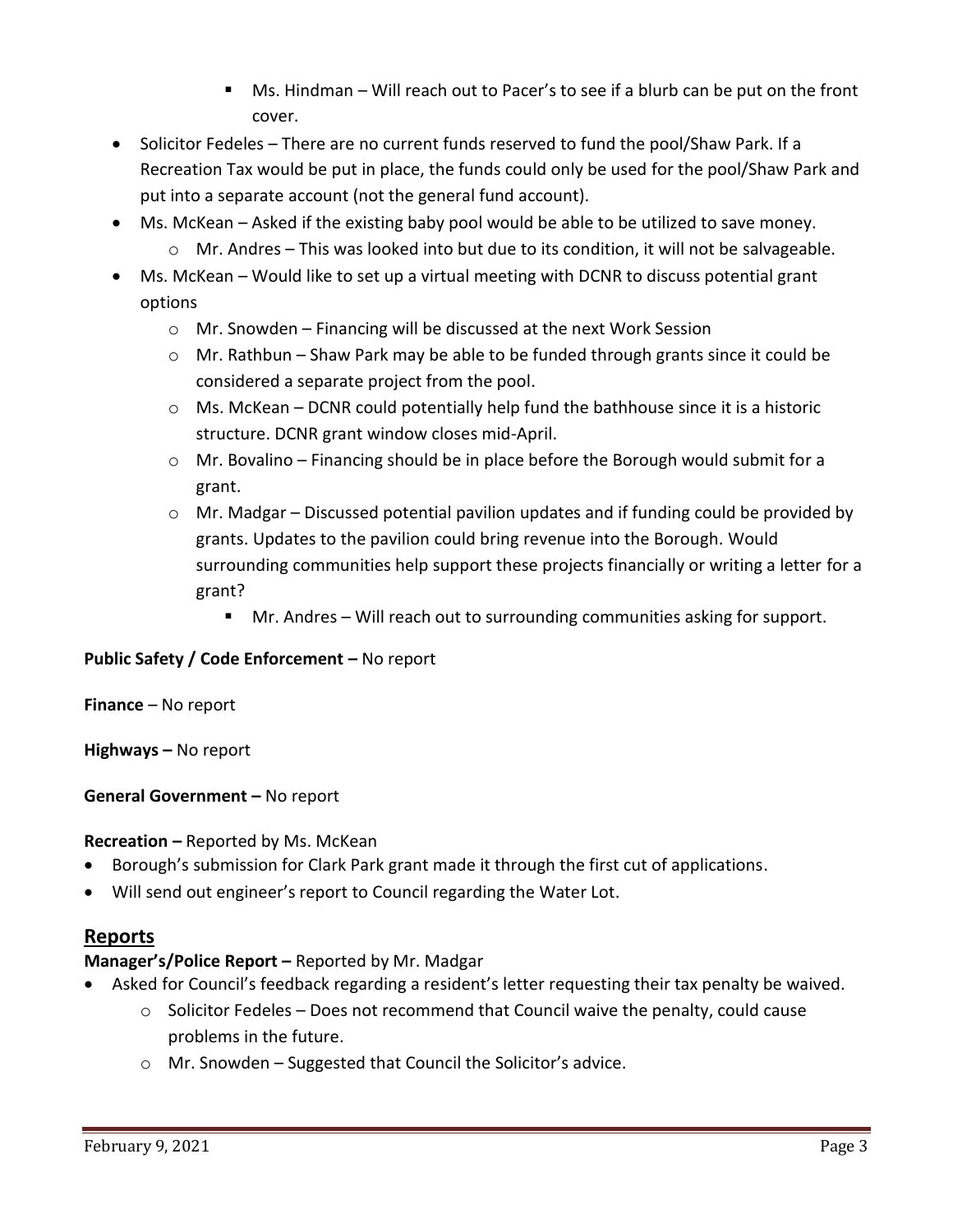- Pool/Shaw Park virtual presentation has approximately 850 views on social media and 184 views on the Borough website.
- Read e-mail received by Dr. Carrie Rowe requesting that Council members direct any questions to the superintendent rather than reaching out to teachers. Teachers do not always know of all projects/events being planned within the school district.
	- $\circ$  Ms. McKean Will reach out to Dr. Rowe regarding parking at high school for the pool.
		- Mr. Rathbun Does not want to rely on the school for parking, as they have their own projects, construction, events, etc.
		- Mr. Snowden Does not think that parking at the high school would be utilized by residents going to the pool. This parking lot is too far away from the pool and would not solve parking issues on 7<sup>th</sup> Street.

### **President's Report –** Reported by Mr. Snowden

- Thanked Borough Highway Department for keeping roads safe, plowed and salted during the harsh weather last week.
- Thanked Borough Police Officers for their work with the accidents associated with the bad weather.
	- $\circ$  Mr. Andres Asked how Council Members should respond to residents who ask questions about accidents/investigations in town.
	- $\circ$  Officer McCoy Direct residents to contact the Police Department with any questions they may have and an Officer will be able to assist them.

### **Mayor Hamilton –**

Thanked Highway Department and local business owners for their snow removal last week.

### **Fire Department** – Reported by Mr. Perini

- Annual 5K race will be canceled. This event is typically a big fundraiser for the Department but they are currently looking in to alternatives
- Concerned about determining a location for the Fire Department to conduct weekly trainings.
	- $\circ$  Mr. Madgar Fire Department will need to work with Municipal Authority and Engineer to determine safest location for trainings.

### **Emergency Management Coordinator - No report**

### **Borough Engineer and Borough Municipal Authority Engineer –**

Borough Engineer January 2021 report included in packet.

#### **Solicitor Report –** No report